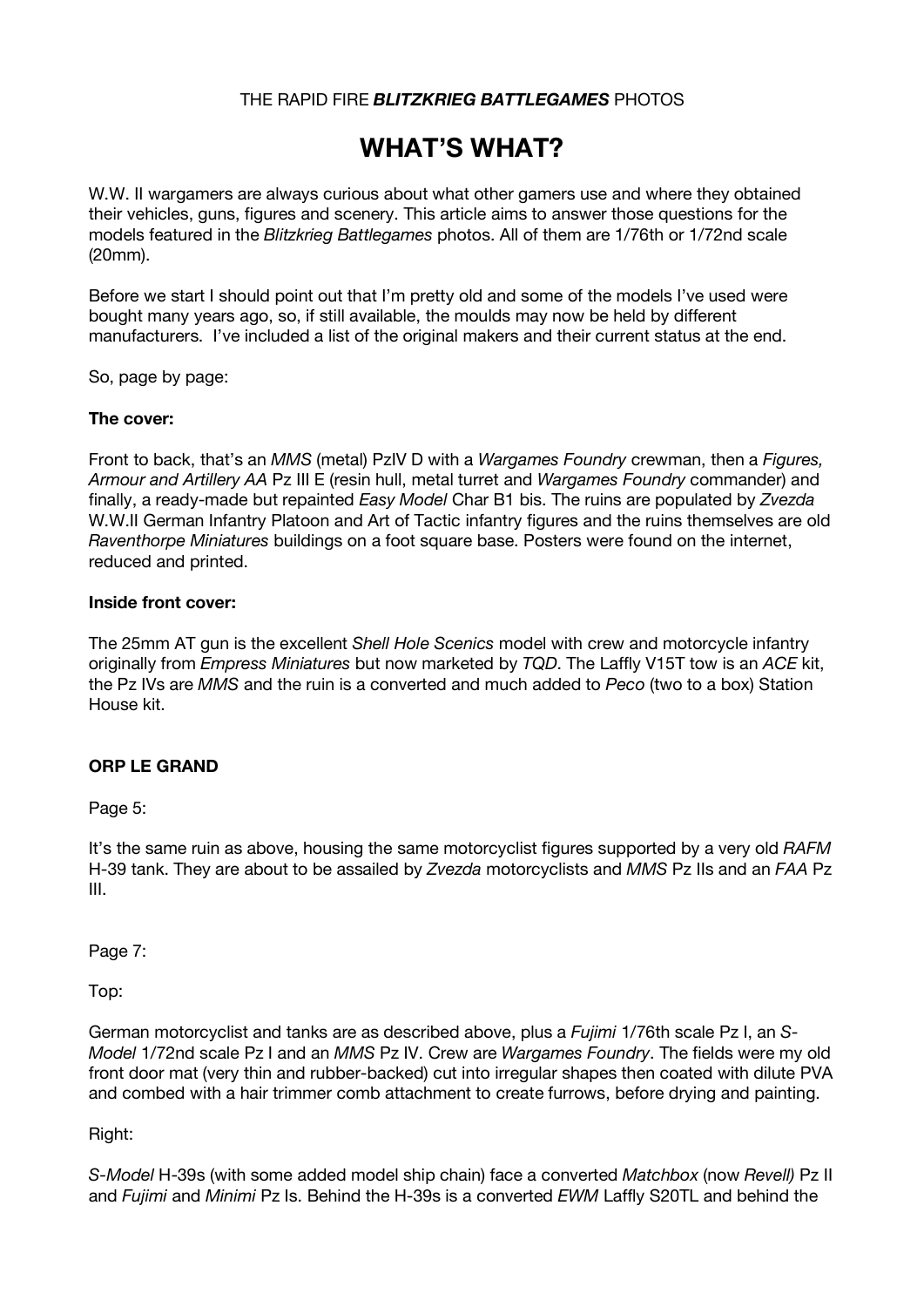panzers some very old *Raventhorpe* infantry (as designed by Colin!). Both houses are the highly versatile *Valiant Miniatures*' Rapid Ruin kits with minor modifications. This village also contains a converted *Airfix* resin church and cafe/corner shop.

Bottom:

Two *Mad Bob Miniatures* resin Laffly S20TLs prepare to whisk away motorised dragoons converted from *Caesar* and *Pegasus* French, with (larger) heads from *HaT* W.W.I French cavalry. All seated crew figures from *Simon's Soldiers*. The buildings are converted *Airfix* resin ruins.

## **MERDORP**

Page 11:

Top:

The German armour is a mixture of the makes and models already mentioned: *MMS, FAA, Fujimi, S-Model* and *Minimi,* but also includes an old *Esci* (now *Italeri*) command Pz 1. All three Somua S-35s in the foreground are very old *Heller* kits purchased at the Signal Hobby Shop in Detroit in the 1980s! The water tower is loosely based on the still standing structure near Jandrain and is based on a curry powder container plated with brick-embossed plastic card (waste not want not!). To the right is an *FAA (*or *SHQ?)* 47mm AT gun with a *Fantassin* crew.

Middle:

Led by a converted *Matchbox* Pz II, the dual coloured Pz Is are old *Esci* kits and Pz II 212 is from *MMS*. The guns are the *HaT* plastic French W.W.I 75mms, slightly modified for W.W.II and with wheels added from the *HaT* W.W.II French Artillery crew set. The guns and limbers are moulded in a soft, rubbery plastic so I coated them with very thin superglue to make them more rigid and able to hold their coats of paint. The Citroen P109 tractors are metal *MMS* kits. Gun crews are *Fantassin* and the seated crewmen are *Simon's Soldiers.*

## Bottom:

*Zvezda m*otorcyclists flank *ICM* 'Protze' trucks being attacked by two more *Heller* S-35s. With more space here to describe it, this village (that appears in several photographs) features a *Valiant Miniatures* Rapid Ruin house, a converted *Airfix* resin Dutch House, two *Airfix* ruined cafes converted into a terrace using spare shop and garage frontages from the *Valiant* kits and finally, a *Tiger Terrain* Normandy cottage. All have added rubble, exposed roof joists and even tattered wallpaper.

# **CORTIL NOIRMENT**

Page 15:

Top:

Two *MMS* Pz IIs leads the *Fujimi* and *Minimi* 1/76th scale Pz !s and *ICM* 'Protze' trucks. The Horch car is by *Cromwell* and the Henschel engineers truck is in 1/72nd by *Legato*. By now you'll have noticed that I merrily mix 1/76th and 1/72nd models. The figures in the foreground are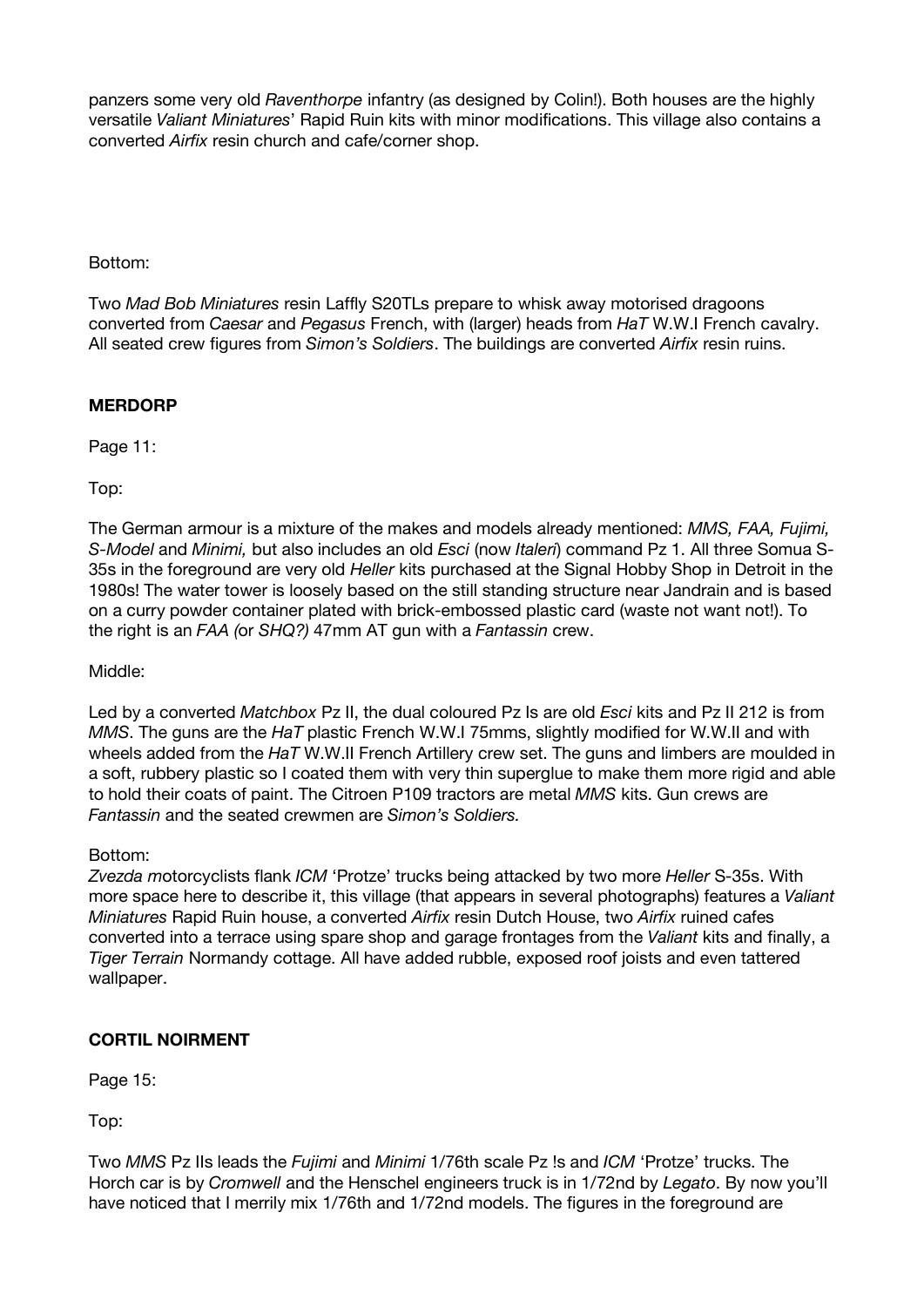converted *Valiant Miniatures* Fighting 20s Germans and the engineers are old *FAA* figures, with the rest by *Zvezda*. The village is the same one from the cover shot. The railway line is *Peco,* cut to 12" lengths *and* pressed into *Noch* plastic foam ballast underlay soaked in diluted PVS glue. It dries stiff and light. The level crossing is scratched from hardboard with Milliput roads embossed with cobbles and coffee stirer planks between the rails.

Middle:

More *HaT* guns with their original spoked wheels plus limbers and *FAA* gun crews. Other figures are a mix of *FAA, Blitz, Fantassin* and *EWM*. The emplacements are DAS air drying modelling clay coated in ceramic tile cement and sprinkled in budgie grit and fine sand.

## Bottom

The figures are *FAA*, but with some changes of heads to better represent Moroccans, all from decapitated and *very* old *Hotspur* Spanish Civil War North African Troops. The metal R-35s are from *Shell Hole Scenics*.

# **FLAVION AND THE DRIVE ON PHILIPPEVILLE**

Page 19:

Top:

The 105mm Schneider is from *SHQ* with a *Simon's Soldiers* crew, the Citroen P109 tractor is *MMS* and the car a long forgotten make of model railway metal kit (*ABS* I think ).

Middle:

All the Pz 38ts are the old 1/76th scale *Fujimi* kit, most bought when it first came out in the 1970s! The Pz IIs are converted *Matchbox* kits. The distant Sdkfz 231 armoured car is a resin and metal model by *Britannia Miniatures*. All AFV crew are *Wargames Foundry*.

Bottom:

Facing the *First to Fight* 105mm howitzer, *Zvezda* 37mm AT gun and *Zvezda* 88mm, plus *MMS* Pz IVs, are three repainted *Easy Model* Char B1 bis' sporting their eye-catching unit insignia. The one on the right is Rhin, a recently restored and running Char B1 bis from the Saumur Tank Museum in a freshly researched colour scheme. The Lorraine TRC refuelling tractor is converted from the *RPM* kit with a *Giesbers* resin trailer.

## **BOUVELLEMONT**

Page 22:

The French bikers are converted *Zvezda* motorcycle combinations with scratch built sidecars and converted riders using *TDQ* (ex *Empress*) dismounted French tank crew. The P.19 Kegresse tractor is by *Mad Bob Miniatures*.

Page 23: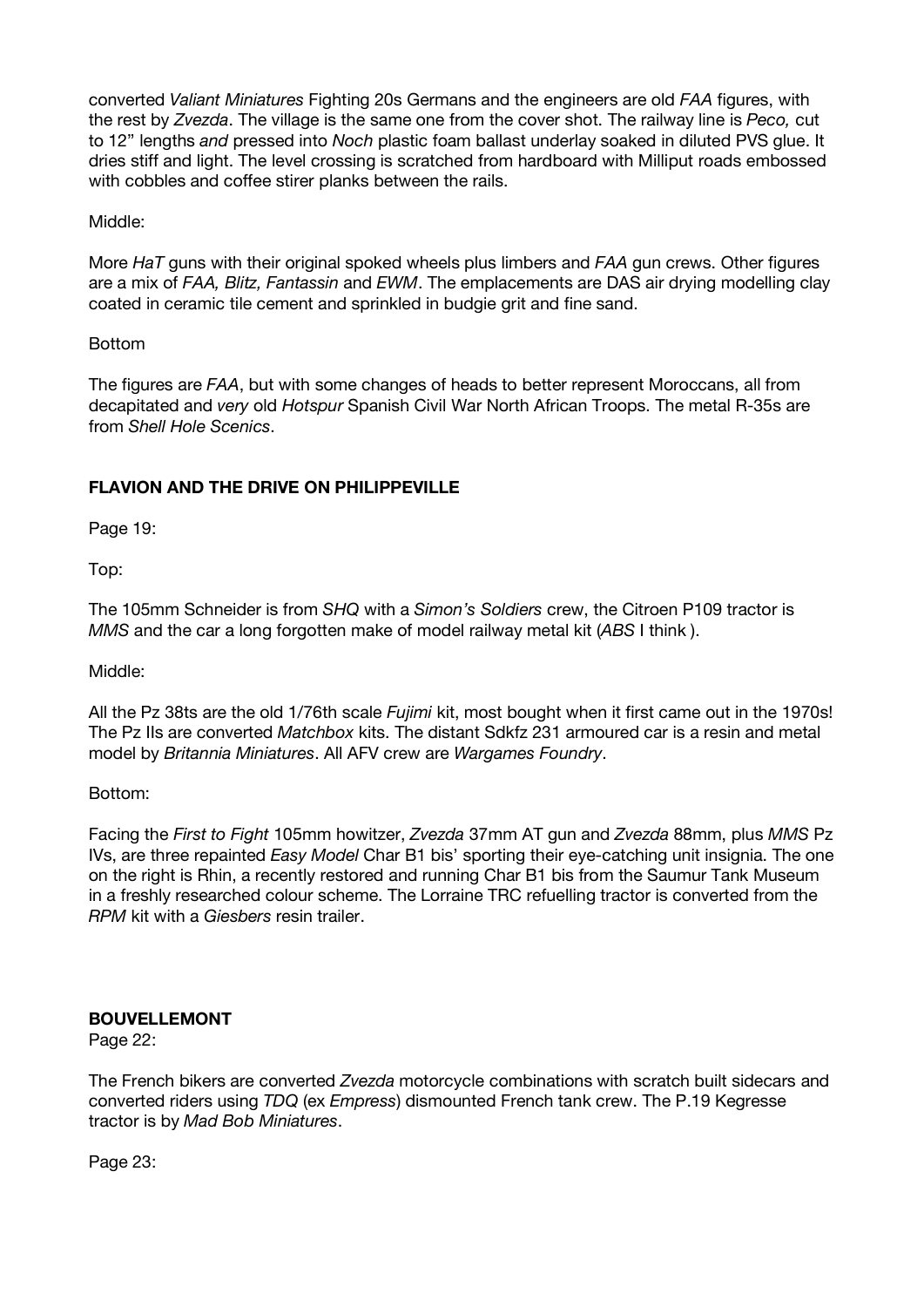This shows an *FAA* Pz II and *MMS* Pz III with *Fujimi* and *Matchbox* Sdkfz 251 APCs. All the latter have been converted to the Ausf A variant and the battlegroup commanders' vehicle into a Sdkfz 251/18 observation/command type with a map table, as a change from the usual command 'bedstead aerial' Sdkfz 251/6.

Page 25:

Above:

These are *HaT* W.W.I French cavalry modified for W.W.II with rearranged horse furniture plus green putty saddlebags and tunic collars. Below:

This shows *TDQ* French motorcyclists, *S-Model* H-35s and *Shell Hole Scenics* AMR 35s (standing in for 33s). The white cottage is an old *Britannia Miniatures* model and the other cottage an even older *Raventhorpe Miniatures* building. The fence was scratch-built. The ubiquitous 'tuft' sections are stream/marsh/soggy ground markers made from commercially bought tufts stuck to irregular shapes of thin rubber (the back of old carpet tiles). Each has painted (and varnished) patches of water and textured and static-grassed edges. The rubber was off-cuts from my road making. The road sections are cut from the backing of very old Nairn carpet tiles (after pulling off the 'carpet' material) and then coated with acrylic sealant. This is then smoothed into a thin layer which is marked with wheel lines or embossed with a pave/cobble texture.

## **STONNE AND TANNAY**

Page 26:

This features four senior officer/radio operator figures from *Blitz* (bought at a show in 2013 and a mystery as they're not on the current catalogue list), plus a *Fantassin* officer and a *Caesar* plastic infantry man standing to attention. The ADH radio truck is resin by *Giesbers* with strengthened wire aerials and supports. The Latil M7 is by *EWM* (ex *Skytrex*) with some additions.

Page 27:

The figures are a mixture of *Fantassin* and *Blitz*, the 25mm AT gun, UE Carrier and Citroen car are by *Shellhole Scenics* and the Renault buses (following a on-line forum tip off) were found on e-Bay. Don't buy the 1/50th scale model by mistake.

Page 28:

The motorcycle combinations are all *Zvezda*, the lead Sdkfz 222 is in resin/metal by *Britannia Miniatures* and the following Sdkfz 231 is a die cast model with magazine 'part work' origins I picked up in a market. It might be by *Altaya.* In the background is a *First to Fight* Sdkfz 221 and *Britannia* Sdkfz 231 (8 rad). Crews are *AB* or *Wargames Foundry.* The bridges, like the canal sections, were scratch built.

Page 30:

Top: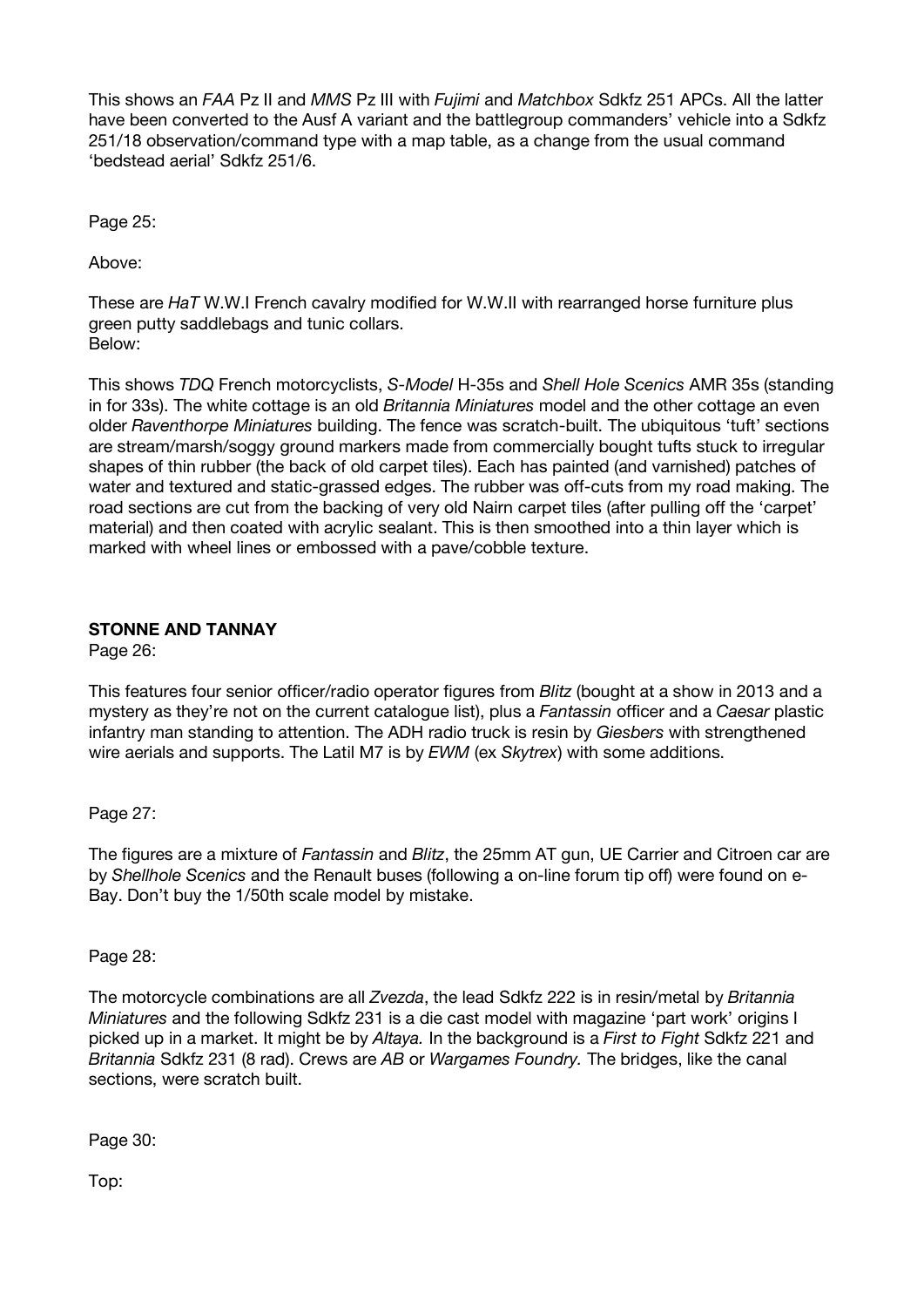The figures are the previously mentioned *TDQ* French motorcyclists, who share the same uniform as the Chasseurs. The AMR 35 ZT is by *Shellhole Scenics*, tiny Simca 5 cars by *Sgts Mess*, Panhard armoured car by *SHQ* and the two H-39s are very old *RAFM* (bought in the US in the 80s!).

## Middle:

The figures are as above, but the officer is *Blitz*, but from the command set that's not on their list. The 81mm mortar is from somewhere forgotten with a 60mm mortar crew slightly altered to fit it.

Bottom:

Figures are as above and the 38L APCs are *RPM*, but with one converted from the supply carrier version and with both trailers scratch-built. The field car nearest to the centre is a very old *S & S* model. The Citroen truck in the backgrounds is (I think) by *Cromwell*.

# **ARRAS — THE BATTLE FOR BEAURAINS**

Page 32:

The Norton motorcycle combinations are by *SHQ* and the Daimler from ye olde 'Monty's Caravan' set by *Matchbox*.

Page 33:

Top:

The infantry are *SHQ.* These lovely little models were purchased shortly after release in the 90s after Colin urged me to 'buy now while the moulds are fresh'. Their only drawback was that, initially unbeknown to me, they all carried the incorrect 1942 onwards entrenching tool which I had to laboriously cut and file off. Worth it though. The Matilda 1s are also by *SHQ* but with rebuilt turrets to get the correct and very difficult shape of the original. The period concrete telegraph poles are by *Sgts Mess*. The 'yellow' house is another Rapid Ruin kit from *Valiant Miniatures* and the other is the *Airfix resin* ruined cafe much modified and heightened.

Middle:

The Matildas are also by *SHQ* and the Horch heavy cars by *MMS*. The figures are converted *Valiant Miniatures* Fighting 20s and the MMG is *Zvezda*. It lurks in a converted resin *Airfix* ruined Dutch House.

Bottom:

The plastic 105mm howitzers are by *First to Fight* and *ACE* and the Sdkfz 11's are also by *First to Fight*. The gun crews are a mixture of *Zvezda* and converted *AB*.

# **ARRAS — CRISIS AT WAILLY**

Page 38: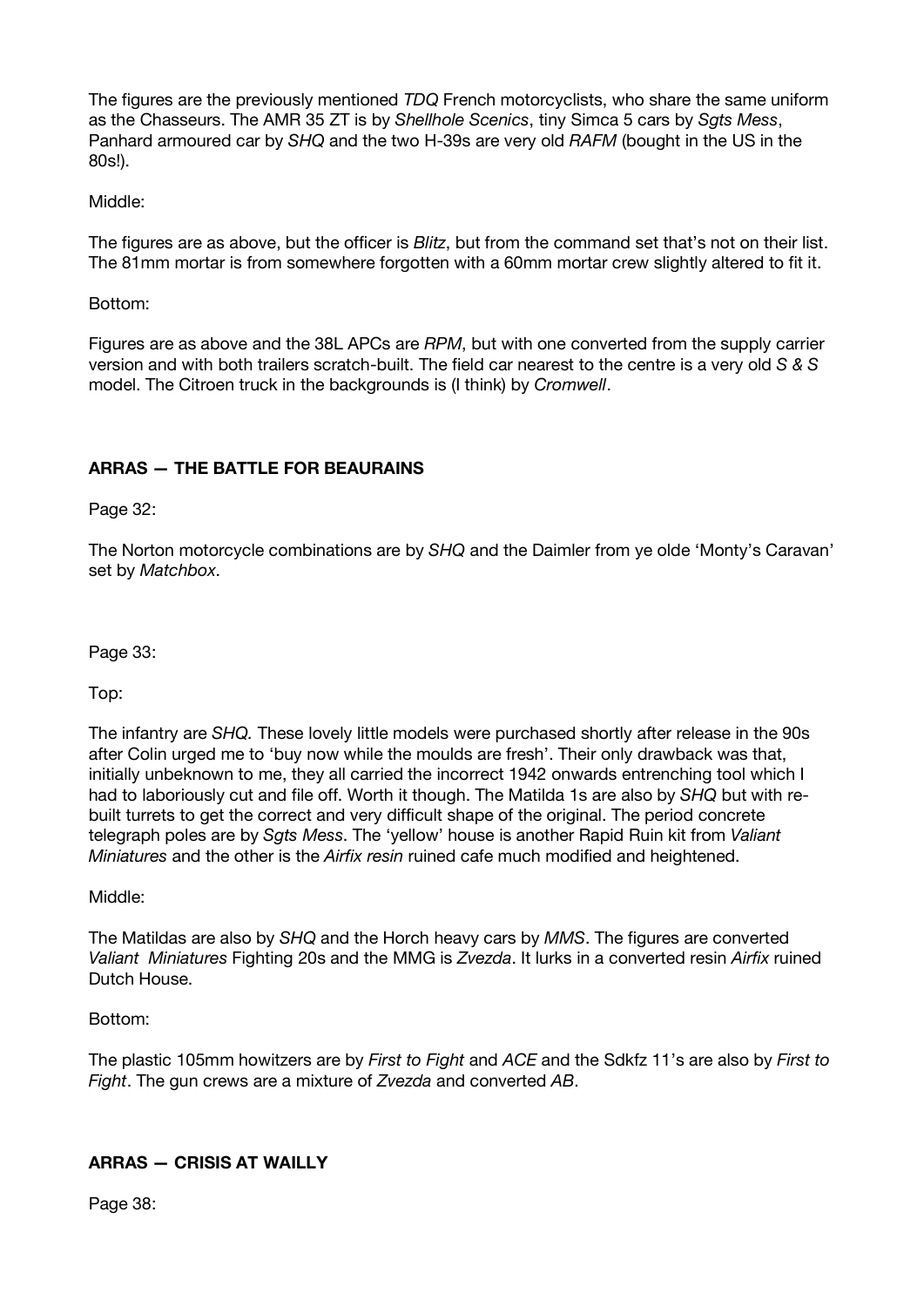## Top:

Rommel and friends are *AB* and the command Sdkfz 263 is by *Plastic Soldier Company*. The SP Flak 30 is a much shaved, filed and converted *Milicast* armoured Sdkfz 10 (bought cheap I hasten to add!) with a scratch built gun and *Zvezda* crew. The 88mm and crew are *Zvezda,* although one figure was converted from their German ground crew set. The towed 75mm infantry gun is by *Pegasus* and the distant Horch car is by *Milicast*.

## Middle:

Passing the Church of St *Raventhorpes* are two *Milicast* armoured cars with converted *Zvezda* crew.

## Bottom:

The Matilda II is the venerable *Airfix* kit but with the suspension raised (a nightmare job on this kit) and added armoured turret MG and exhaust modifications, plus the addition of the rear antiditching device. The Matilda Is are by *Skytrex* and *EWM* (same model, but EWM's is mainly in resin) and both have re-built turrets. The 37mm AT gun is *Zvezda* and the infantry are the *Raventhorpe* figures designed many years ago by Colin. The building attached to the *Airfix* ruined cafe is another *Airfix* building (corner shop?) but, again, heightened to better match the *Valiant Miniatures* Rapid Ruin houses.

# **CALAIS —THE FIRST DEFENCE**

Page 42

Top:

The A9 and the A13s are three piece resin/metal models by *Minimi* and the Mk VI light tanks are *Airfix*. Infantry and the 37mm AT gun are *Zvezda.*

## Middle:

The vehicles are all converted *Airfix*, the scout carriers from the Universal Carrier and the Morris 15cwts from the six wheeled Morris tractor in the Bofors set.

Bottom:

The 2pdr in the right foreground is by *Zvezda*, the Pz II by *FAA* and the two Sdkfz 251 APCs are *Matchbox or Fujumi kits converted to Ausf As. The German figures are from Raventhorpe* Miniatures and the BEF British are by *Zvezda* from their Art of Tactic range.

# **DEFENDING THE YPRES-COMINES CANAL**

Page 44:

The nearest Carrier crew are *Zvezda* and *SHQ* and the Scout Carriers are the previously mentioned converted *Airfix* Carriers. The cafe is by *Britannia Miniatures.* The German AT rifle is a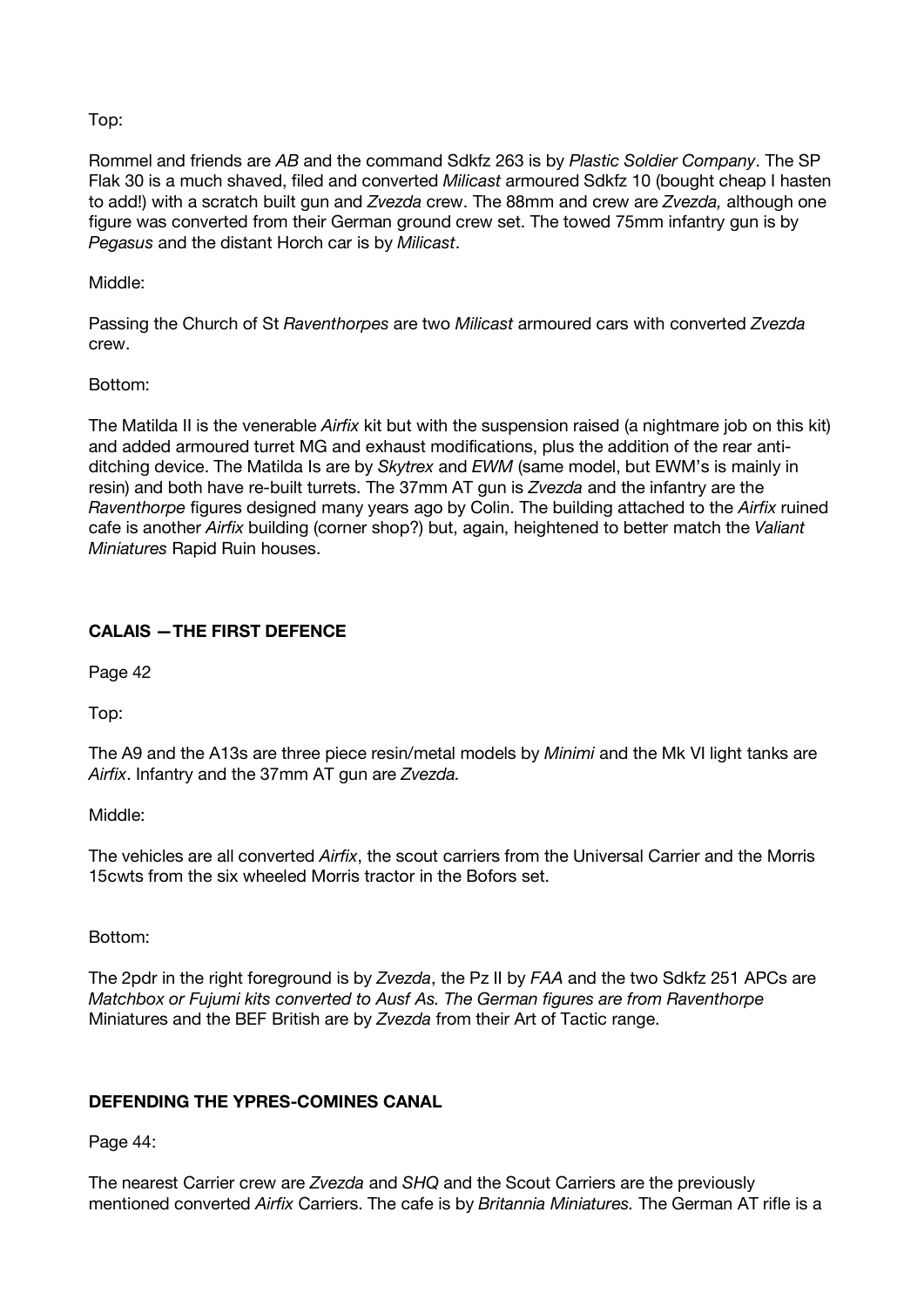conversion of a metal *Almark* figure from the 1970s! The German command group is *Capitan* (ex *Fantassin*) and the BMW car was from *FAA.*

Page 46:

Top:

The British infantry is by *Zvezda* and was a real godsend, as they launched these superb Art of Tactic figures — much converted by me to vary the poses — shortly before I embarked on this Blitzkrieg odyssey. The German figures are also *Zvezda* and the Adler Kfz 13 armoured car is by *SHQ*.

## Middle:

Armoured car as above but this shows the added and modified *Zvezda* gunner from their motorcycle combination kit.

Bottom:

The Germans on the right are converted *Valiant Miniatures* Fighting 20s with their lower trousers and gaiters shaved and sanded into boots. The MMG is by *Zvezda* and the infantry on the left by *Raventhorpe Miniatures.* The Brits are *Zvezda* and the pill box is by *Scaledale*.

# **THE COMINES COUNTERATTACKS**

Page 48:

That's Rommel and chums again and a *Zvezda* observing officer and (I think) a converted *Pegasus* phone operator from their German mortar set. The Mercedes LG 3000 was originally the truck version by *Milicast*, but I heavily converted it to create the radio truck.

Page 50:

Nearly all the British infantry are *Zvezda* Art of Tactic conversions with *SHQ* chaps in the garden. Tanks are *Airfix* and so is the Scout Carrier as described before. Germans are *Zvezda*. The 'Tilly' in the rear left is by *Oxford Diecasts* as is the black taxi pretending not to be British.

Page 51:

Top:

The 18/25pounders and limbers are by *Bull Models* with *SHQ* crews. The Dragon III tows are converted *Raventhorpe Miniatures* metal models. The advancing infantry are by *SHQ*.

# **CASSEL— THE CITADEL**

Page 53: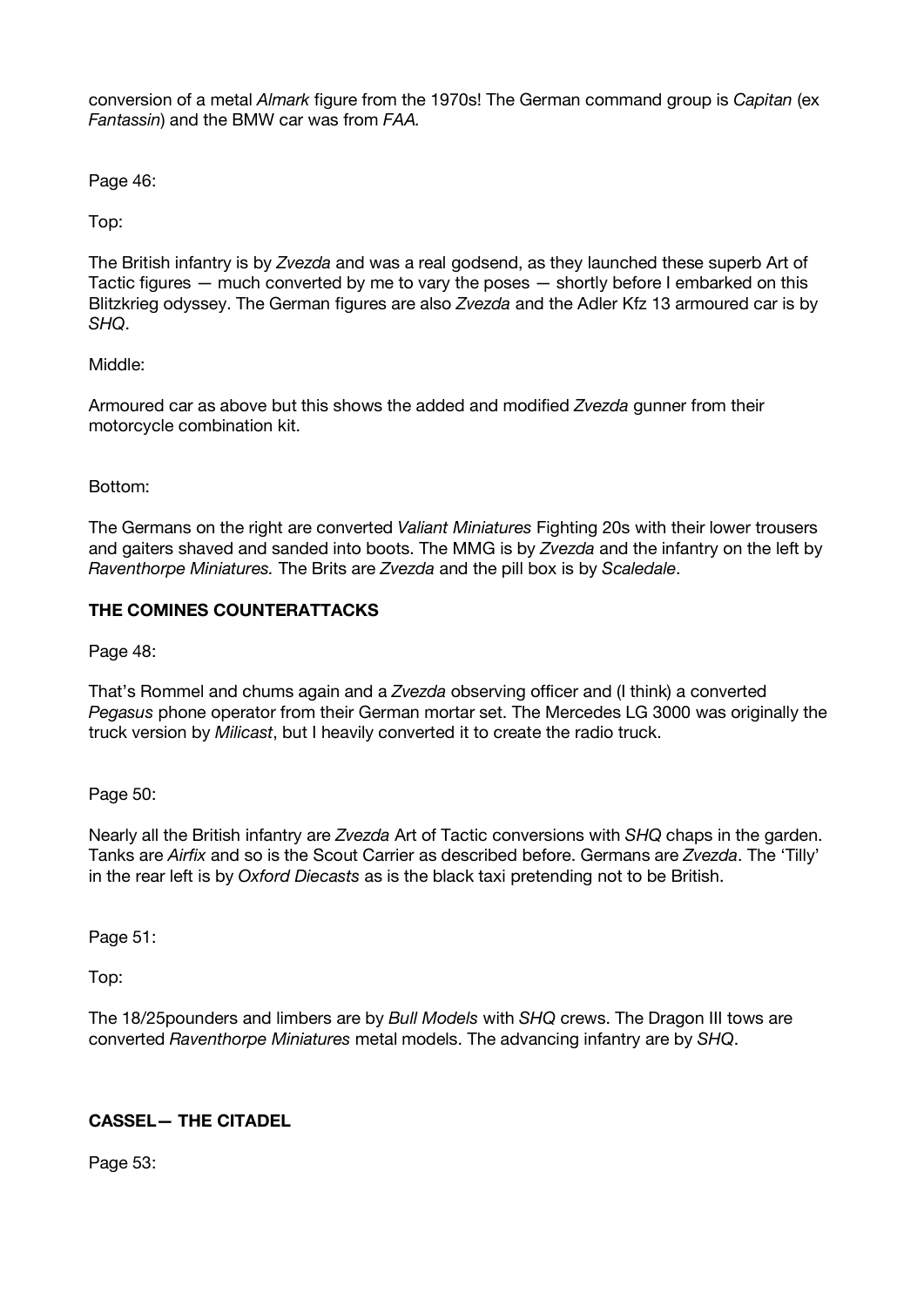The command group is a mix of two converted *Emhar* W.W.I British Artillery set officers guarded by the casualty from the *Zvezda* British medical set (cured, stood up, re-headed and armed with a Thompson SMG!). The other three figures are conversions from the *Zvezda* medical set and a *PSC* artilleryman, based on a photo of BEF officers consulting maps. The infantry, mortar crew and half the gun crew are all *Zvezda.* The rest of the gun crew are *SHQ.*

The radio truck is converted from the *Airfix* Bofors tractor and the 18pdr field gun is by *Emhar* (same set as the officers) with tyred wheels from the *Matchbox* Puma kit with their hubs sanded smooth to a domed shape. The church is a converted *Airfix* Belgian Church (as it was originally marketed).

Page 55:

Top:

Two *MMS* Pz IIs lead *First to Fight* Pz 35ts in the foreground and *FAA* Pz 35ts in the background.

Middle:

*First to Fight* Pz 35t command tank and *AB* crewman and an old Skytrex Pz III converted to command status with an AB commander.

## Bottom:

British forces: all figures and guns are *Zvezda* with a *Shellhole Scenics* 25mm AT gun. Tanks as above. The building is *Raventhorpe*.

## **HONDEGHEM**

Page 57:

In the foreground that's an *Italeri* Boys AT rifle (from their quick build M7 Priest kit) in the hands of a *Zvezda* BEF conversion. The 18pdr field gun is by *Emhar* with the fore-mentioned replacement wheels and a converted gun shield. Other figures on both sides are *Zvezda* and the six wheel 3 ton searchlight truck is a converted *Matchbox/Revell* 'Monty's Caravan'. The grey building is a *Scaledale* school.

## Page 60:

That's an *Oxford Diecasts* Bedford OYD truck on the left, converted Carrier in the centre with the 18pdr as described above, plus the searchlight lorry. Figures are all *Zvezda.* The pink garage is a converted *Heljan* kit.

Page 61:

Nothing new here apart from the *PSC* Quad tractor converted to a Mk I.

# **VG CHARTS**

Page 62: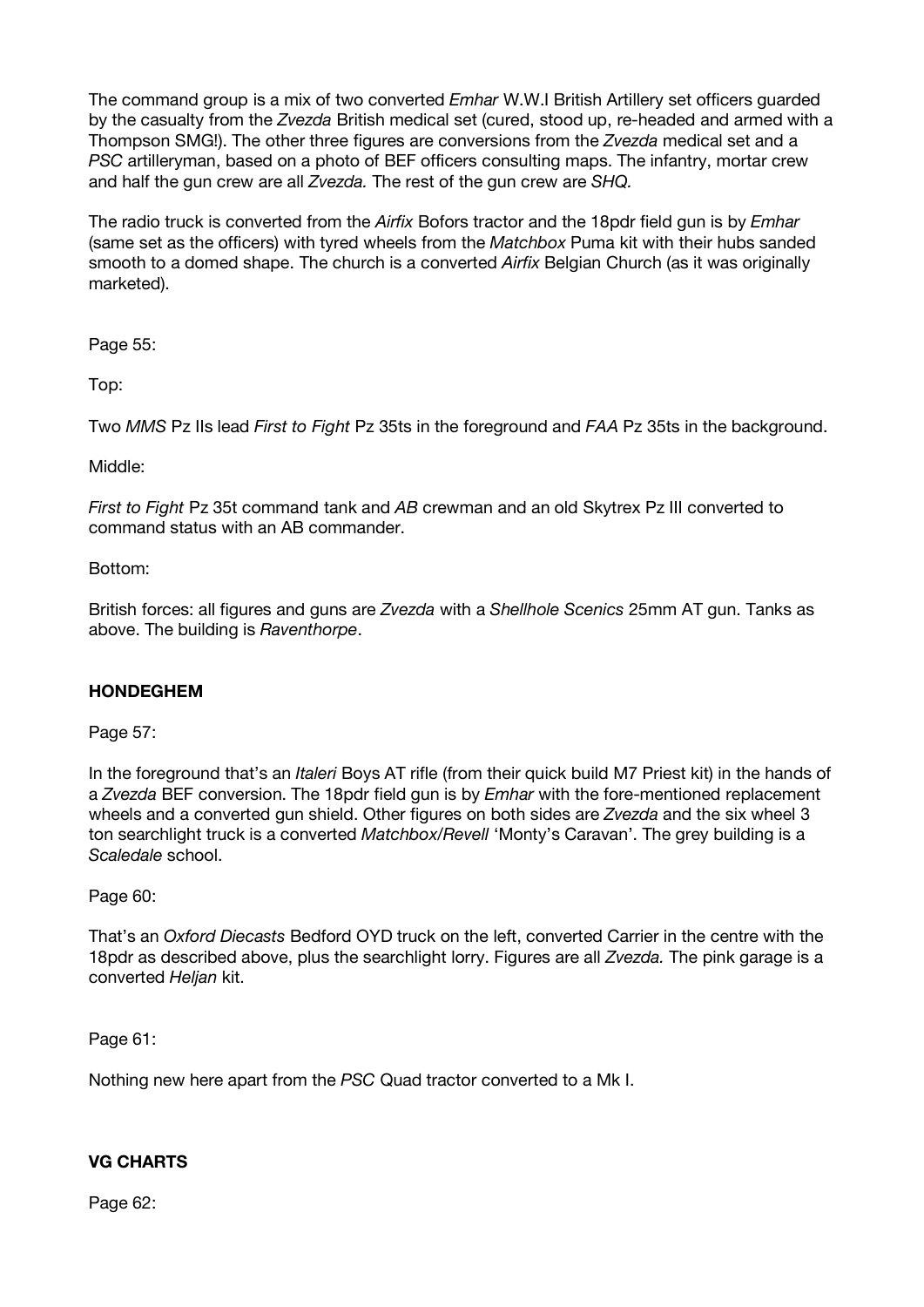SHQ 47mm AT gun with *Fantassin* crew. The Laffly V15T tow is by *ACE* and the bus has been mentioned earlier, apart from its *Caesar* and *Simon's Soldiers* passengers. The farm was a house given me by Colin that I 'ruined' and added the remains of a roof. The barn is a model by *Scenix*.

#### Page 63:

Everything here has been described, except for the towed 18/25pdr that was heavily converted from the *Airfix* 25pdr with added *Esci* 25pdr limber wheels.

#### Page 64:

To match the *Zvezda* Flak 37 this *Airfix* 88 was heavily converted using an article on Airfix Tribute Forum to add lots of detail, including a few parts from the *Hasegawa* kit. The Sdkfz 7 halftrack has been re-wheeled with added spare tyres and extra stowage, plus tissue on the tilt.

#### **Rear inside cover:**

Figures and vehicles as described already and the central building is one I mastered that is now sold by *Lancer Miniatures*.

#### **Back cover:**

Two converted *Airfix* Matilda IIs rumble past an *MMS* Horch heavy car and *Milicast* Horch car.

| <b>MANUFACTURER</b>         | <b>CURRENT STATUS</b>                                            |
|-----------------------------|------------------------------------------------------------------|
| Altaya                      | Diecast manufacturer. I believe still producing.                 |
| AB                          | Now based in Australia. Still producing                          |
| <b>ACE</b>                  | Still producing                                                  |
| Airfix                      | Still producing. Periodical re-releases of old kits              |
| <b>Blitz Miniatures</b>     | Still producing. Partnered with CP Miniatures                    |
| <b>Britannia Miniatures</b> | Now produced by Grubby Tanks                                     |
| <b>Bull Models</b>          | Still producing? Difficult to track down. Highly detailed resin. |
| Caesar                      | Still producing                                                  |
| <b>Cromwell Models</b>      | Not sure of their status. Moulds sold to Matador Models?         |
| Early War Miniatures        | Still producing                                                  |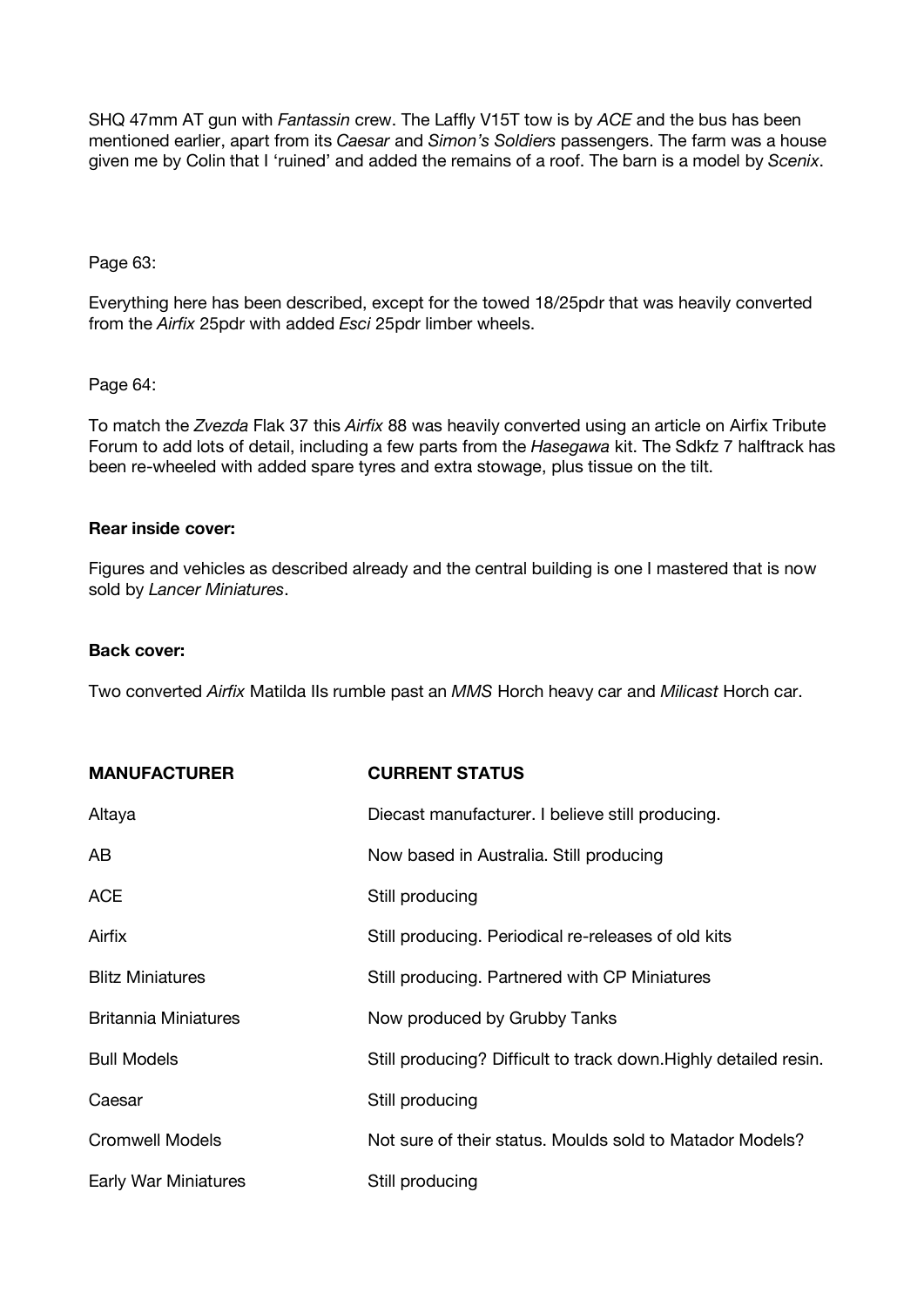| Easy Model                | Still producing                                                |
|---------------------------|----------------------------------------------------------------|
| Emhar                     | Still producing                                                |
| Esci                      | Now produced by Italeri                                        |
| FAA                       | Now based in America, but not all vehicles still in production |
| Fantassin                 | Now produced as 'Capitan' by Stonewall Miniatures              |
| First to Fight            | Still producing                                                |
| Fujimi                    | W.W.II kits no longer in production                            |
| Giesbers                  | Highly detailed resin kits                                     |
| Hasegawa                  | Still producing                                                |
| Hotspur                   | Long extinct miniatures company                                |
| <b>ICM</b>                | Still producing                                                |
| <b>Lancer Miniatures</b>  | Still producing                                                |
| Legato                    | Still producing                                                |
| <b>Mad Bob Miniatures</b> | Still producing                                                |
| Matchbox                  | Produced by Revell. Periodical re-releases                     |
| Milicast                  | Highly detailed resin models                                   |
| Minimi                    | Now sure if they still exist                                   |
| <b>MMS</b>                | The owner retired but I believe the moulds have been bought    |
| Noch                      | Model scenery manufacturer. Still producing.                   |
| Peco                      | Still producing (model railway accessories)                    |
| Pegasus                   | Still producing                                                |
| Raventhorpe Miniatures    | Still producing. Order on Facebook                             |
| <b>RPM</b>                | Still producing                                                |
| Scaledale                 | Rotationally produced, ready-to-use model railway buildings    |
| Sgts' Mess                | Still producing                                                |
| <b>Shell Hole Scenics</b> | Still producing                                                |
| <b>SHQ</b>                | Still producing                                                |
| Simon's Soldiers          | An Australian company with a growing range                     |